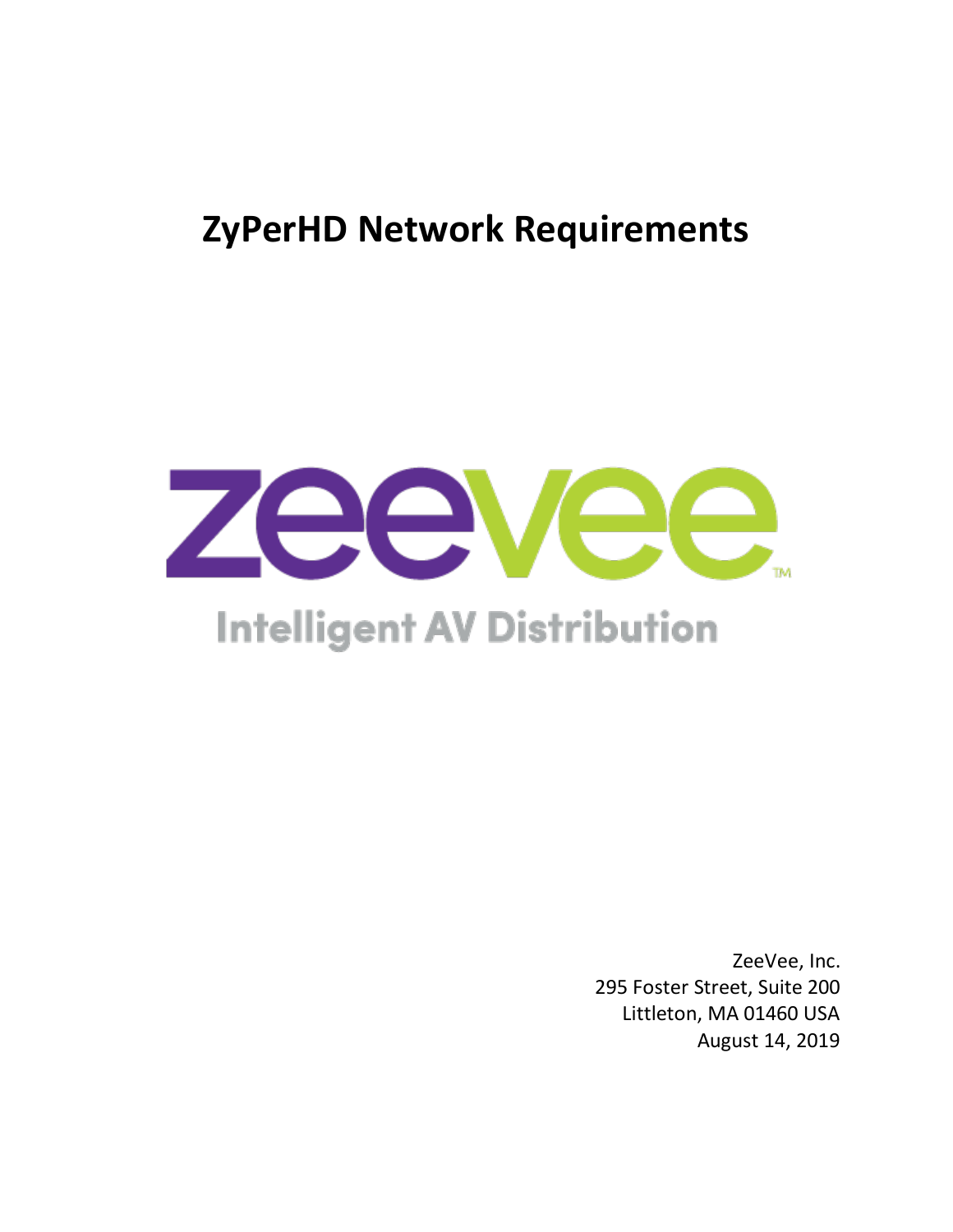

### **Table of Contents**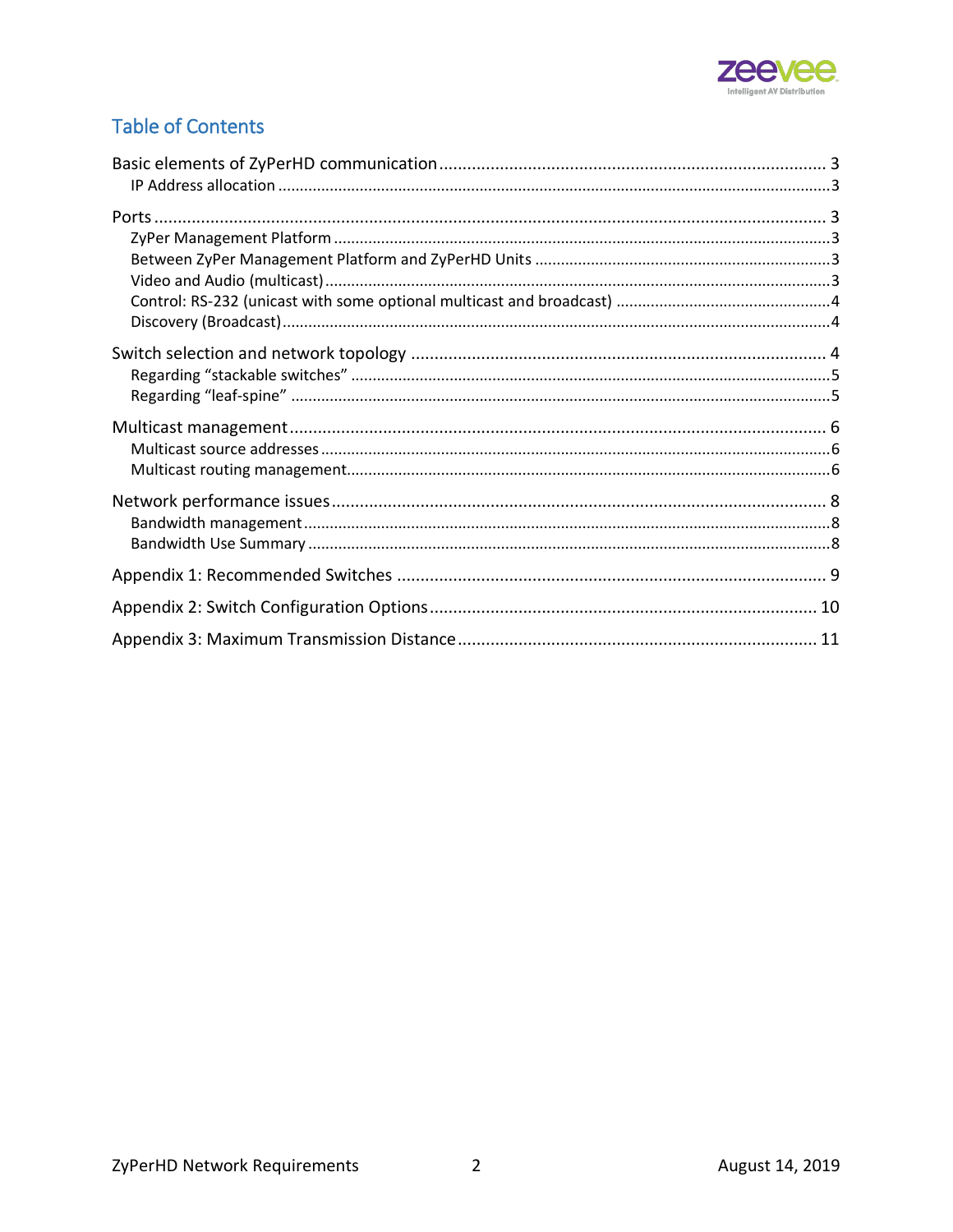

## <span id="page-2-0"></span>Basic elements of ZyPerHD communication

ZyPerHD uses layer 2 / layer 3 IPV4 protocols

#### <span id="page-2-1"></span>IP Address allocation

IP Addresses for the ZyPerHD will automatically assign a Link-Local address in the 169.254.x.x range.

#### <span id="page-2-2"></span>Ports

The following Ports are used by the ZyPerHD and the ZyPer Management Platform

#### <span id="page-2-3"></span>ZyPer Management Platform

Maestro (GUI): TCP port 80 Telnet: TCP port 24 SSH: TCP port 22 FTP: (default) TCP ports 20 and 21 FTP: (passive) TCP ports 21 and some port >1023

#### <span id="page-2-4"></span>Between ZyPer Management Platform and ZyPerHD Units

General communications: UDP port 12345 and 12346 Discovery: UDP port 3333

**Note:** The RS232 connection only has "device to server" support. So the server uses the TCP Port 24 for general communication with the devices and to read the input that was sent on the RS232 to the device.



### <span id="page-2-5"></span>Video and Audio (multicast)

The focus of ZyPerHD is transporting high resolution video and audio data across 1 Gb Ethernet networks. A typical video data stream consumes twenty megabits per second, depending on its resolution format. In order to manage this bandwidth, the basis of ZyPerHD's AV transmission protocol is multicasting. This way, these high data rate streams are only sent through ports across links where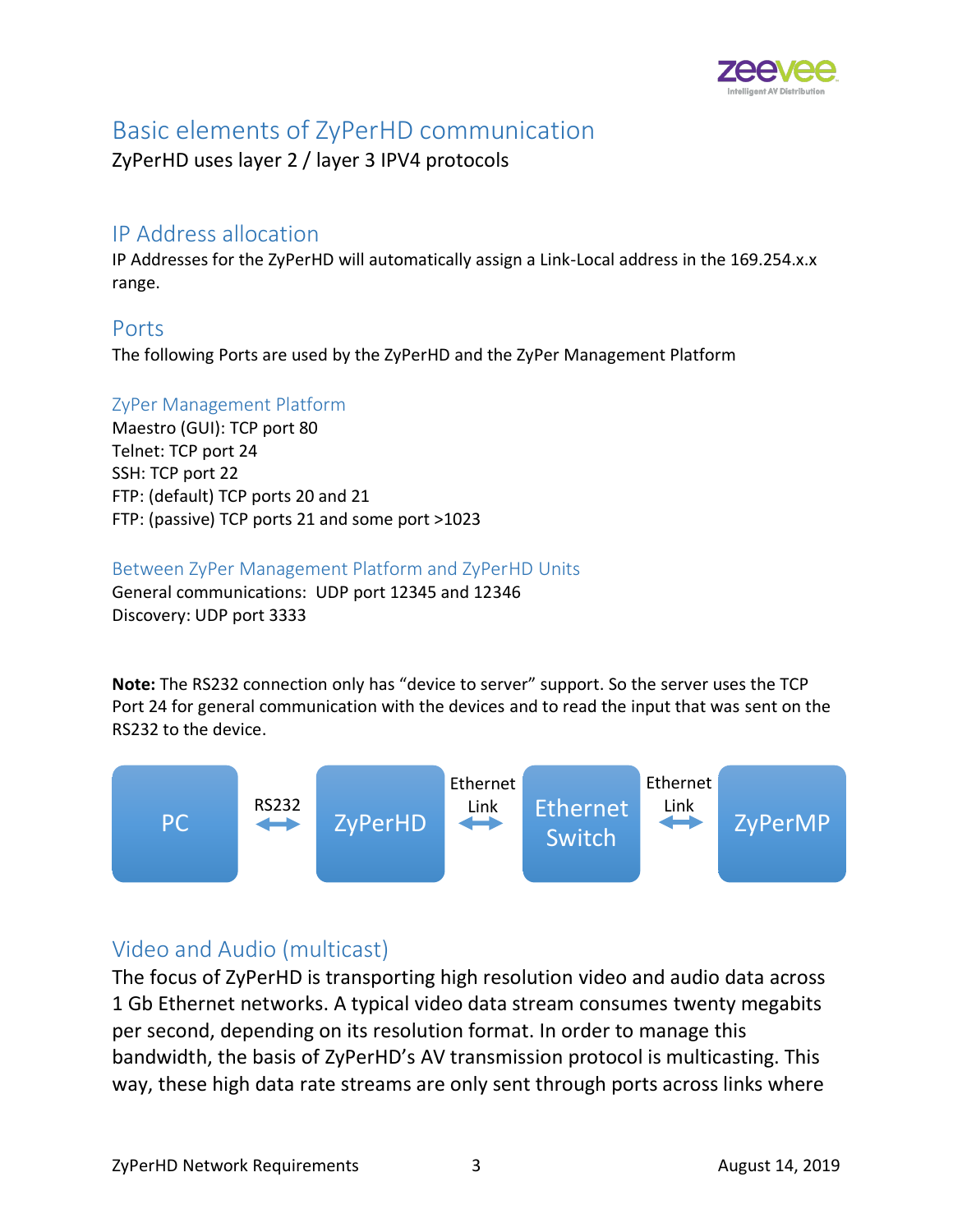

they are needed. Some of the most serious considerations for network deployment – especially in multi- switch environments – are around ensuring that the network is setup to handle this properly. Bandwidth management is a key design consideration. Any significant loss of data (due to oversubscription or other reason) will result in visible on-screen problems. Ensuring that high data rate streams are routed *only* where they are needed is critical.

#### <span id="page-3-0"></span>Control: RS-232 (unicast with some optional multicast and broadcast)

ZyPerHD carries various low-speed control communications as well. These signals are typically triggered by a user-facing control system and are used to control things like turning on and off a display. RS-232 and CEC signals are included here. These packets are typically sparse, and data rates are in kilobits per second. The data packets are always unicast between the ZyPer Management Platform and ZyPerHD endpoints. Sometimes the communication is directly between endpoints.

#### <span id="page-3-1"></span>Discovery (Broadcast)

ZyPerHD runs its own discovery mechanism. It relies on broadcast communication between the ZyPer Management Platform and all endpoints.

The ZyPer Management Platform transmits a broadcast UDP packet to port 3333 out the video network interface. ZyPerHD devices that receive this packet will send a unicast response. In order to discover the ZyPerHD's across VLANs the user would need to forward broadcast UDP traffic with a destination port of 3333 from the ZMP VLAN to all endpoint VLANS.

**Note:** Supporting multicast content delivery over multiple VLANs requires an experienced network engineer to configure the switches/network. The information above is provided for information purposes only. ZeeVee can only provide very limited support in configuring such a network. The implementation is almost entirely left to the end customer.

## <span id="page-3-2"></span>Switch selection and network topology

ZyPerHD is compatible with any 1 Gb Ethernet switch that has Layer 2/3 "nonblocking" switching capabilities. Support for multicast, IGMP v2 with IGMP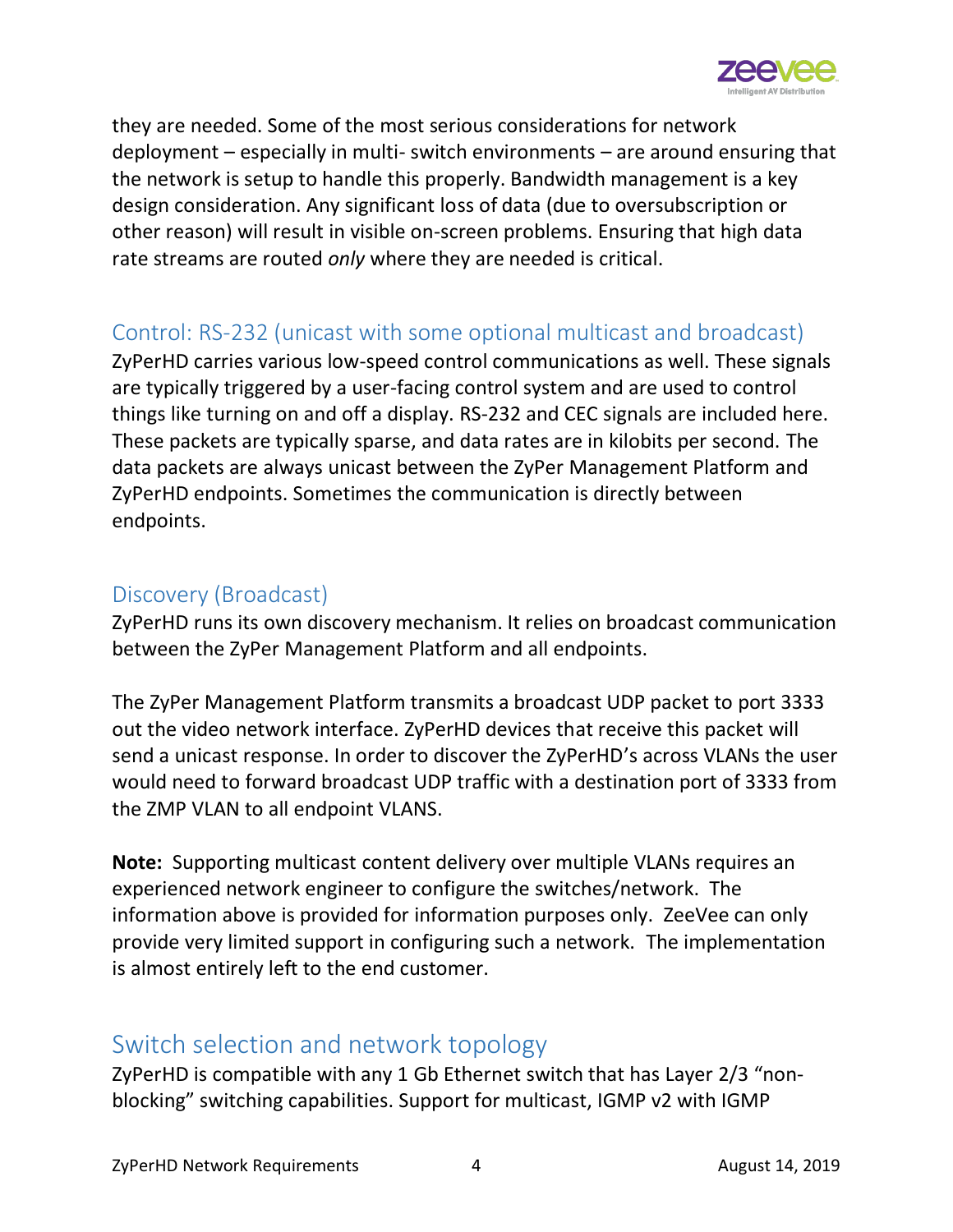

snooping is required. IGMP v2 fast-leave is recommended.

When IGMP v2 fast-leave is configured, when the device receives a leave message, it immediately stops forwarding to that port.

Most switches' default behavior is to broadcast multicast packets. Watch out for this and make sure to enable multicast and IGMP before trying to use ZyPerHD.

### <span id="page-4-0"></span>Regarding "stackable switches"

A stackable switch works with other stackable switches to present themselves as one cohesive "single switch." The entire system can be easily configured from a single IP address. This type of system is compatible with ZyPerHD, but note that bandwidth must still be managed. Typically, a system of stackable switches is *not* fully non-blocking, meaning that there will be bottlenecks (often 10 Gb links between switches with 24, 48, or more 1 Gb ports). Bandwidth demands of the ZyPerHD system must be compared against the user requirements (how much video must be routed over the stacking ports to meet the user requirements) and all this must be considered in the design of the system's connectivity.

**Note:** This is only truly a consideration in deployments with hundreds of endpoints. A single non-blocking 1Gb Switch can handle 50 multicast streams and the 10Gb link between switches could handle 500 streams.

### <span id="page-4-1"></span>Regarding "leaf-spine"

Leaf-spine comes into play when number of endpoints surpasses the size of a single switch. ZyPerHD devices connect to leaf switches and leaf switches connect to spine switches. Leafs mesh into spines meaning that every leaf is connected to every spine. This is compatible with ZyPerHD but like for Stackable switches, bandwidth has to be managed where the limiting factor will be the trunk bandwidth between leaves and spines.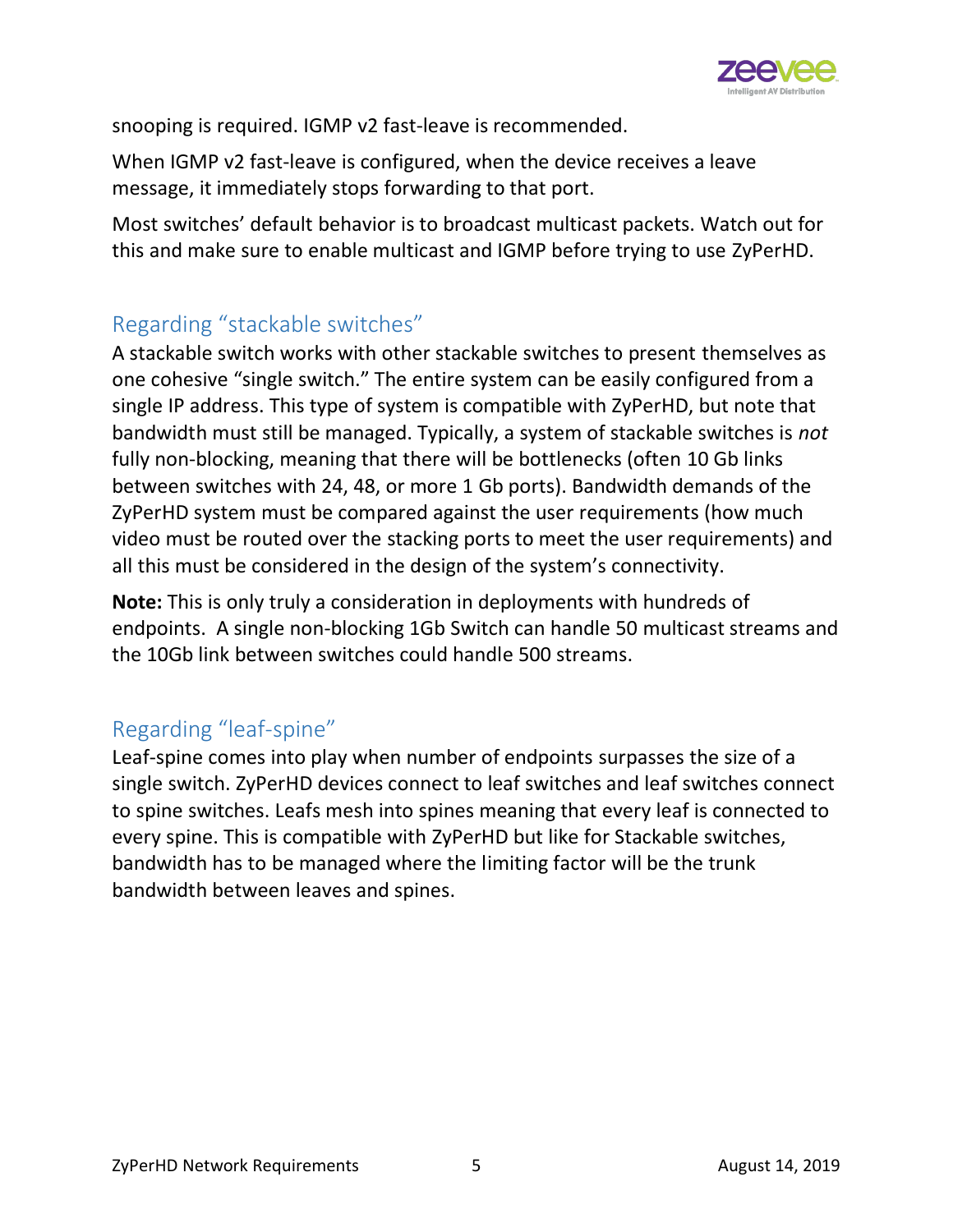



**Figure: Illustration of leaf-spine topology**

### <span id="page-5-0"></span>Multicast management

In order to minimize overall bandwidth consumption, ZyPerHD relies on multicast routing for distributing audio and video data. The basic idea is to *only* send AV data through switch ports where it is needed.

*Important note: the switch must be configured to drop any packets from a multicast stream with no subscribers. Some switches could treat such packets as broadcast and impact the bandwidth and performance of the entire network.* 

#### <span id="page-5-1"></span>Multicast source addresses

The ZyPerHD transmitter units will automatically select an available multicast source address. Each transmitter will be assigned one source address. This address is used for:

• Video, including the embedded audio from an HDMI source and downscaled video for preview.

The multicast address cannot be manually changed by the user.

#### <span id="page-5-2"></span>Multicast routing management

In a single switch environment, IGMP suffices to enable the switch to understand which traffic must be routed to which ports. In a ZyPerHD system, the switch will only route a transmitted video to those ports where a ZyPerHD receiver has requested a particular stream. In a multi-switch environment, higher-level protocols must be employed so that "switch X" can understand which streams are demanded by receivers connected to "switch Y."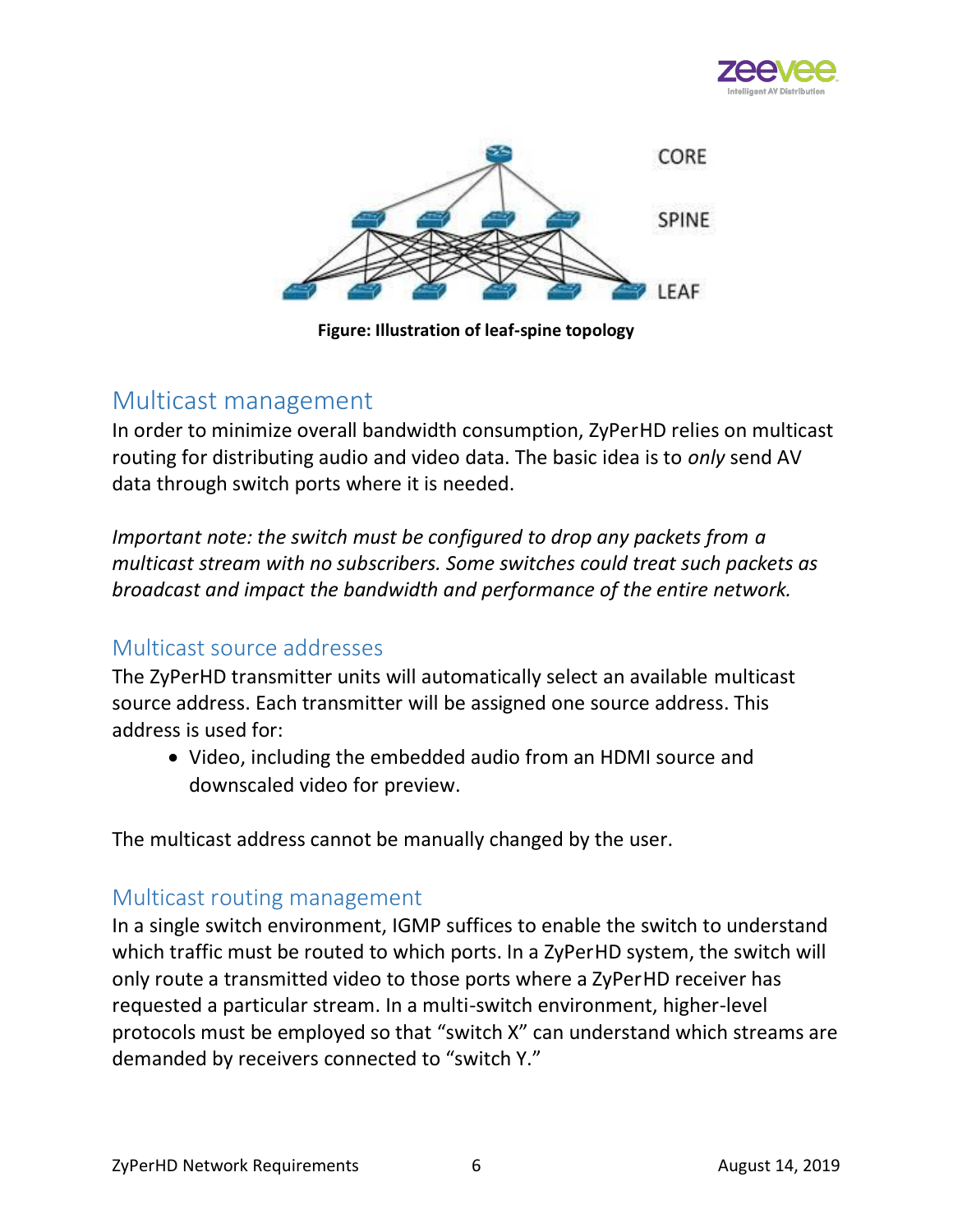

The basic communication flow is:

- 1. Switch X is connected to switch Y via a 10 Gb trunk link. No video traffic is currently passing between them.
- 2. Transmitter 1 is connected directly to switch X, and sending stream A into that switch.
- 3. Switch X needs to notify switch Y that stream A exists. Stream A still does not traverse the trunk link.
- 4. Receiver 1 is also connected directly to switch X, and makes an IGMP request to switch X for stream A.
- 5. Switch X begins routing stream A to receiver 1, who displays the video signal. Still there is NO video traffic across the trunk port between switches.
- 6. ZyPerHD receiver 2 is connected directly to switch Y.
- 7. ZyPerHD receiver 2 requests stream A by issuing an IGMP request to switch Y (which receiver 1 is connected to directly).
- 8. Switch Y realizes that it does not have access to stream A, but switch X has notified switch Y about stream A.
- 9. Switch Y sends a request to switch X to provide stream A across the trunk link.
- 10.Switch X complies, begins routing stream A across the trunk link to Switch Y, and switch Y begins providing stream A to receiver 2.
- 11.Later, if receiver 2 releases his IGMP subscription to stream A (and no other receivers on switch Y have requested stream A), then stream A should be removed from the trunk link.

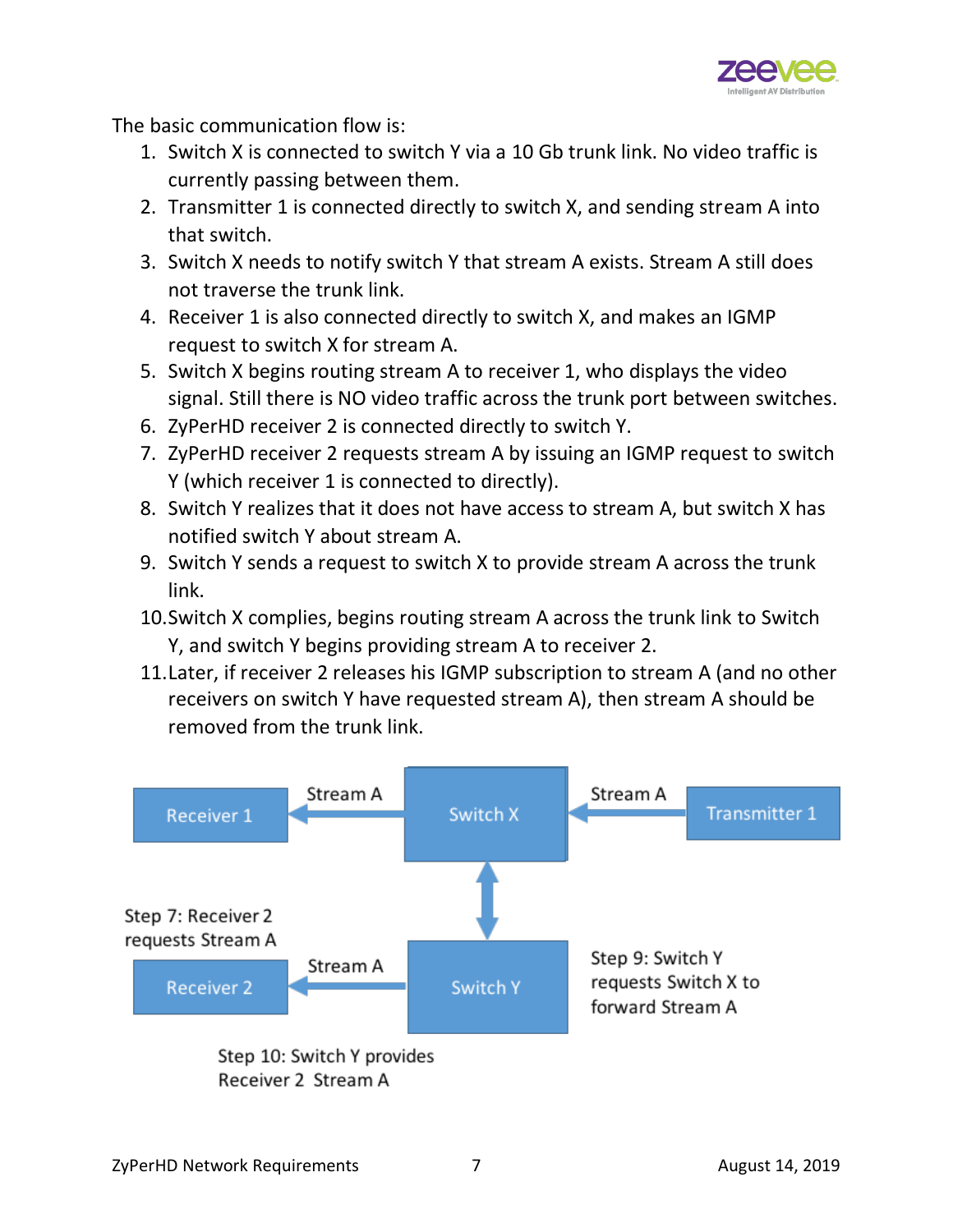

The implementation of these higher-level protocols is vendor specific. One example of such a protocol is Protocol Independent Multicast (PIM), implemented by Extreme Networks and others.

## <span id="page-7-0"></span>Network performance issues

#### <span id="page-7-1"></span>Bandwidth management

The ZyPerHD video system has no tolerance for link oversubscription. Lost packets translate to lost pixels on screen. Video data is transmitted via UDP, so there is no retransmission (since retransmitted packets would be too late anyway). Any significant loss of data will result in significant image problems on screen. The easiest solution is to design a fully non-blocking network. This is relatively straightforward for smaller systems, with affordable "top of rack" switches ranging to around 100 non-blocking ports. Beyond that size, blade-based systems of non-blocking switches exist, but can be expensive. A spine and leaf architecture may be more affordable, and also may fit more neatly in the physical layout of the network.

To design a cost-efficient system, the video routing use cases must be carefully considered and weighed against bandwidth availability.

#### <span id="page-7-2"></span>Bandwidth Use Summary

The ZyPerHD can transmit AV data from multiple sources simultaneously over the 1 Gb Ethernet port. These sources include: HDMI (Video and Audio), RS-232 port and CEC data. Maximum bandwidth of each port is shown below:

| <b>ZyPerHD Port</b>  | <b>Maximum Bandwidth</b> |
|----------------------|--------------------------|
| HDMI (Video + Audio) | 20 Mbits/sec (1920x1080) |
| <b>RS-232</b>        | 115 Kbits/sec            |
| <b>CEC via HDMI</b>  | 1 Kbit/sec               |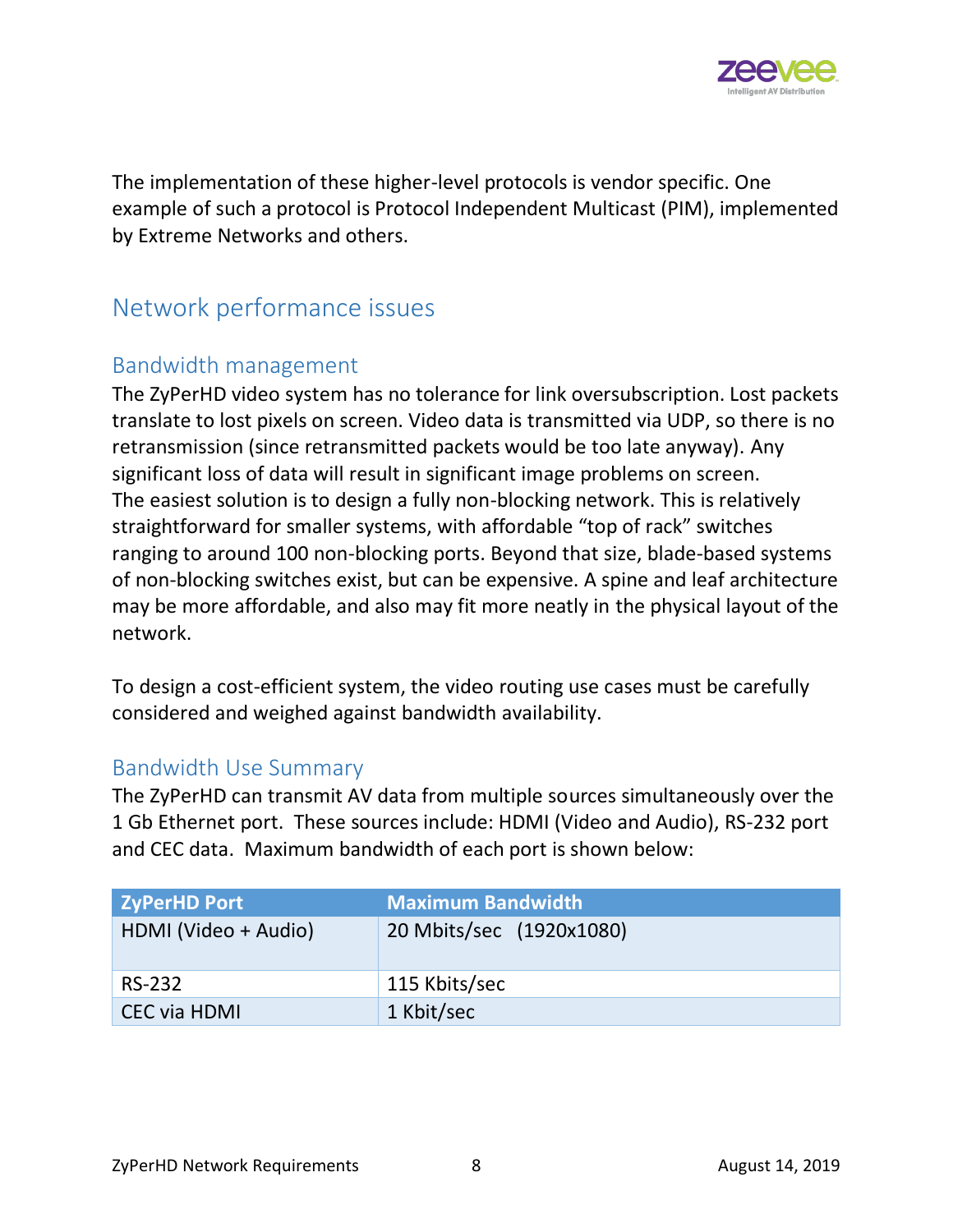

## <span id="page-8-0"></span>Appendix 1: Recommended Switches

The following 1Gbit switches are recommended for use with the ZyPerHD. Please note this is not an all-inclusive list. There are many other switches available that will function with the ZyPerHD.

| <b>Manufacturer</b> | <b>Model #</b> | <b>Number of</b><br><b>1Gbit Ports</b> | <b>Notes</b>                                          |
|---------------------|----------------|----------------------------------------|-------------------------------------------------------|
| Netgear             | M4300-28G      | 24                                     | Includes two 10Gbit RJ45 and two<br>10Gbit SFP+ Ports |
| Netgear             | M4300-52G      | 48                                     | Includes two 10Gbit RJ45 and two<br>10Gbit SFP+ Ports |
| Netgear             | M4300-28G-PoE+ | 24                                     | <b>Supports PoE</b>                                   |
| Netgear             | M4300-52G-PoE+ | 48                                     | <b>Supports PoE</b>                                   |
| Netgear             | S3300-28X      | 24                                     | Includes two 10Gbit RJ45 and two<br>10Gbit SFP+ Ports |
| Netgear             | S3300-52X      | 48                                     | Includes two 10Gbit RJ45 and two<br>10Gbit SFP+ Ports |
| Netgear             | S3300-28X-PoE+ | 24                                     | <b>Supports PoE</b>                                   |
| Netgear             | S3300-52X-PoE+ | 48                                     | <b>Supports PoE</b>                                   |
| Netgear             | <b>GS728TP</b> | 24                                     | <b>Supports PoE</b>                                   |
| Arista              | 7010T-48       | 52                                     | Includes four 10Gbit SFP+ ports                       |
| Luxul               | XMS-7048P      | 48                                     | PoE+ with two 10Gbit ports                            |
| Luxul               | XMS-5248P      | 48                                     | PoE+ with four 10Gbit ports                           |
| Luxul               | XMS-2624P      | 24                                     | PoE+ with two 10Gbit ports                            |
| Luxul               | AMS-2624P      | 24                                     | PoE+ with two 10Gbit ports                            |
| Luxul               | AMX-4424P      | 24                                     | PoE+ with two 10Gbit ports                            |

**Luxul Notes**: Beware of the raised PoE button on lower left of the XMS-7048P. Hitting this button by accident will disable PoE and all ZyPerHD units will lose power. You may need to disconnect all non-PoE devices to re-enable PoE on the switch.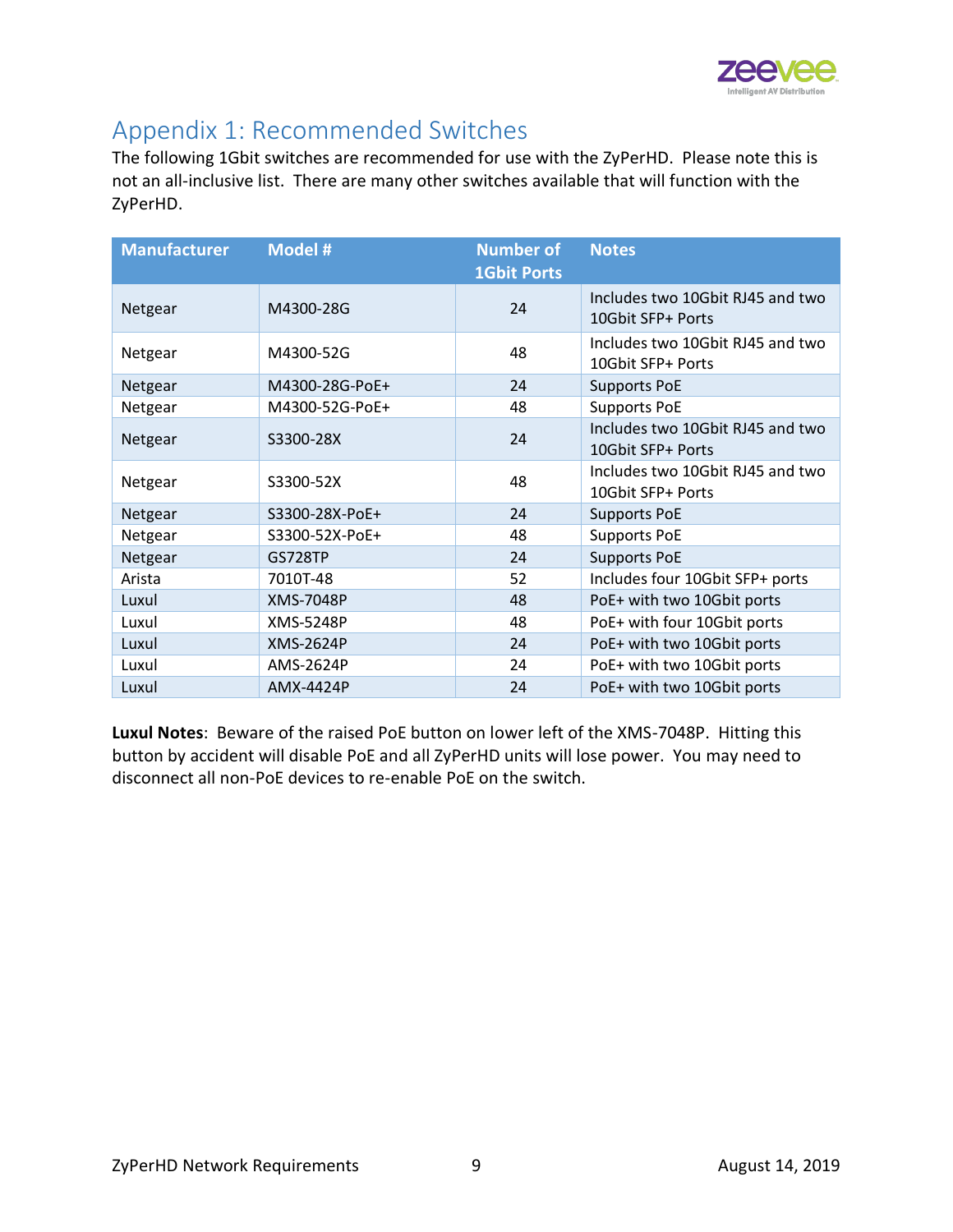

## <span id="page-9-0"></span>Appendix 2: Switch Configuration Options

Some Switches will work directly out of the box with zero configuration required. Nearly all switches however will provide the user some ability to customize the configuration. The list below includes various switch configuration options that ZeeVee has encountered. Look for these or similar options when configuring your switch.

- 1. Enable IGMP Snooping
	- a. Must be enabled
- 2. Enable IGMP Snooping on VLAN used by ZyPerHD
	- a. Must be enabled when all ports default to VLAN1
- 3. Filter/Drop unregistered Multicast traffic
	- a. If not applied, the behavior of the switch will be to broadcast multicast packets if the switch has no known destination for that packet.
	- b. Must be enabled if found
- 4. Unregistered Multicast Flooding
	- a. Must be disabled if found
- 5. Filter Unregistered Multicast (different wording than number 4 above)
	- a. Must be enabled if found
- 6. Disable IGMP Query
- 7. Disable IGMP Query on VLAN used by ZyPerHD
- 8. Set IGMP Version to IGMP V2
	- a. Must be set if found
- 9. Enable FASTLEAVE on port X
	- a. Should be enabled, if found
- 10. Enable FASTLEAVE for VLAN used by ZyPerHD
	- a. Should be enabled if found
- 11. Disable Multicast Storm Control on Netgear ProSafe XS708T*. (Security-Traffic Control-Storm Control-Status=Disable)*